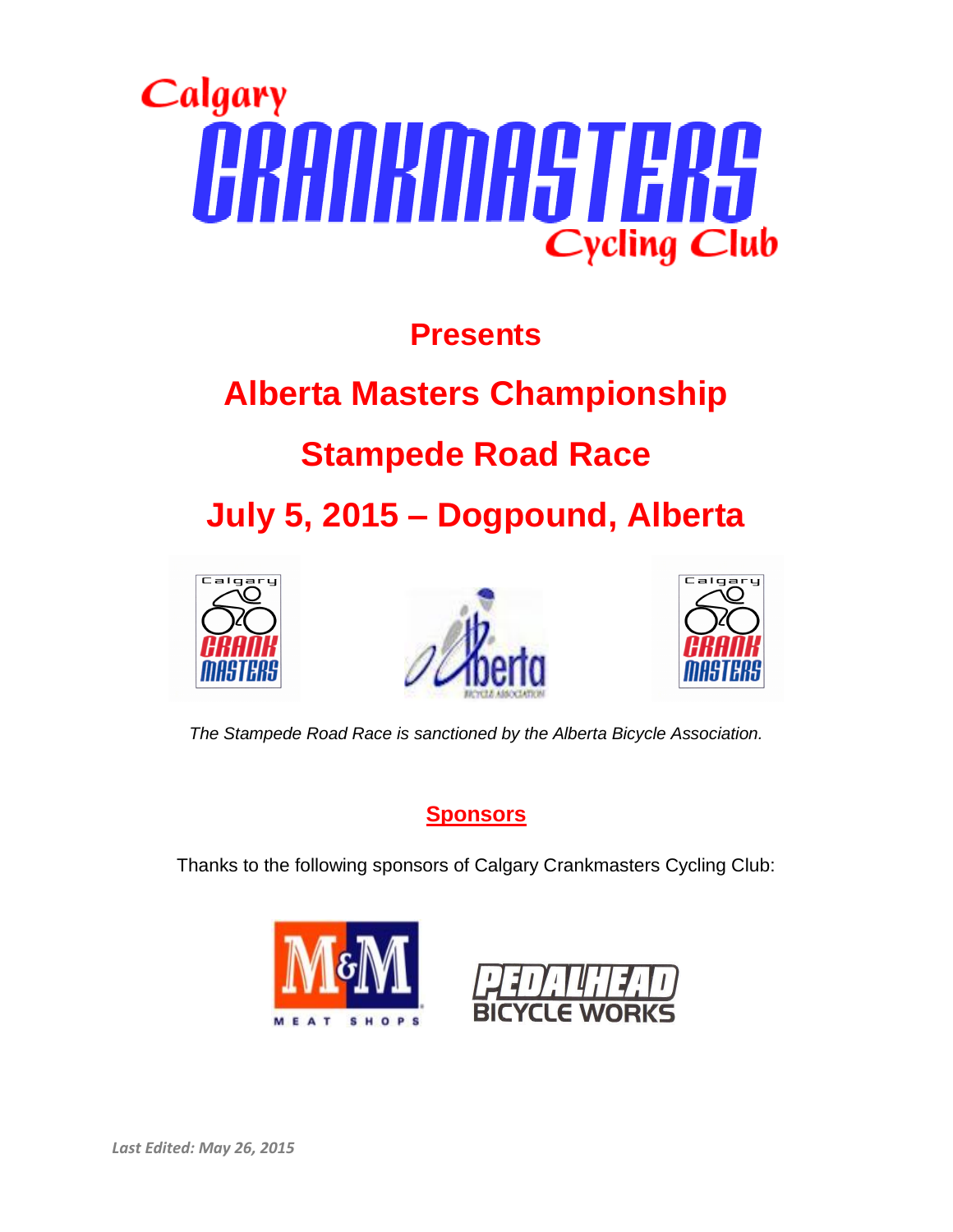### **Race Organizer**

Robert Armstrong: [rcarmstrong2@gmail.com](mailto:rcarmstrong2@gmail.com)

#### **Registration**

On-line via Zone 4, [www.zone4.com](http://www.zone4.com/) or follow link on [www.calgarycycling.com.](http://www.calgarycycling.com/) There will be no race day registration. Single Event licenses will not be available.

Registration closes at 11:59 pm on Thursday, July  $2<sup>th</sup>$ .

#### **Entry Fee**

#### **Women and Juniors race for free.**

Before June 28: \$40, after June 29: \$45.

All registrations must be made via Zone 4 and paid by Visa or Mastercard. All riders must have an ABA Citizen licence or an UCI license. You must show your license at sign on. If you are unable to do so you may incur a \$10 fine.

#### **Categories**

Age based on age as of Dec 31, 2015. Riders must have a Master's License to race a master's category. If you are unsure about your license please contact the ABA.

- Elite Men (Riders under age 30 or competing in Cat  $1/2/3$ <sup>\*</sup>
- Elite Women (Riders under age 30 or competing in Cat  $1/2/3$ <sup>\*</sup>
- Men & Women Master A (age 30-39)
- Men & Women Master B (age 40-49)
- Men & Women Master C (age 50-59)
- $\triangleright$  Men & Women Master D (age 60-69)
- $\triangleright$  Men & Women Master E (age 70+)
- > Junior Men & Women\* *\* Not Provincial Championships*

#### **Distances (and Proposed Riding Groups)**

| Elite Men (Riders < age 30, Cat 1/2/3), Master A Men    | 5 laps - 114 km | 11:00 |
|---------------------------------------------------------|-----------------|-------|
| Master B Men, Junior Men, Elite Women (Riders < age 30, | 4 laps - 94 km  | 11:05 |
| Cat 1/2/3)                                              |                 |       |
| Master C Men, Master A, B and C Women                   | 3 laps - 74 km  | 11:10 |
| Master D and E Men, Master D and E Women, Junior        | 2 laps - 54 km  | 11:15 |
| Women                                                   |                 |       |

*Note: Chief Commissaire may adjust groups on race day depending on registration numbers.*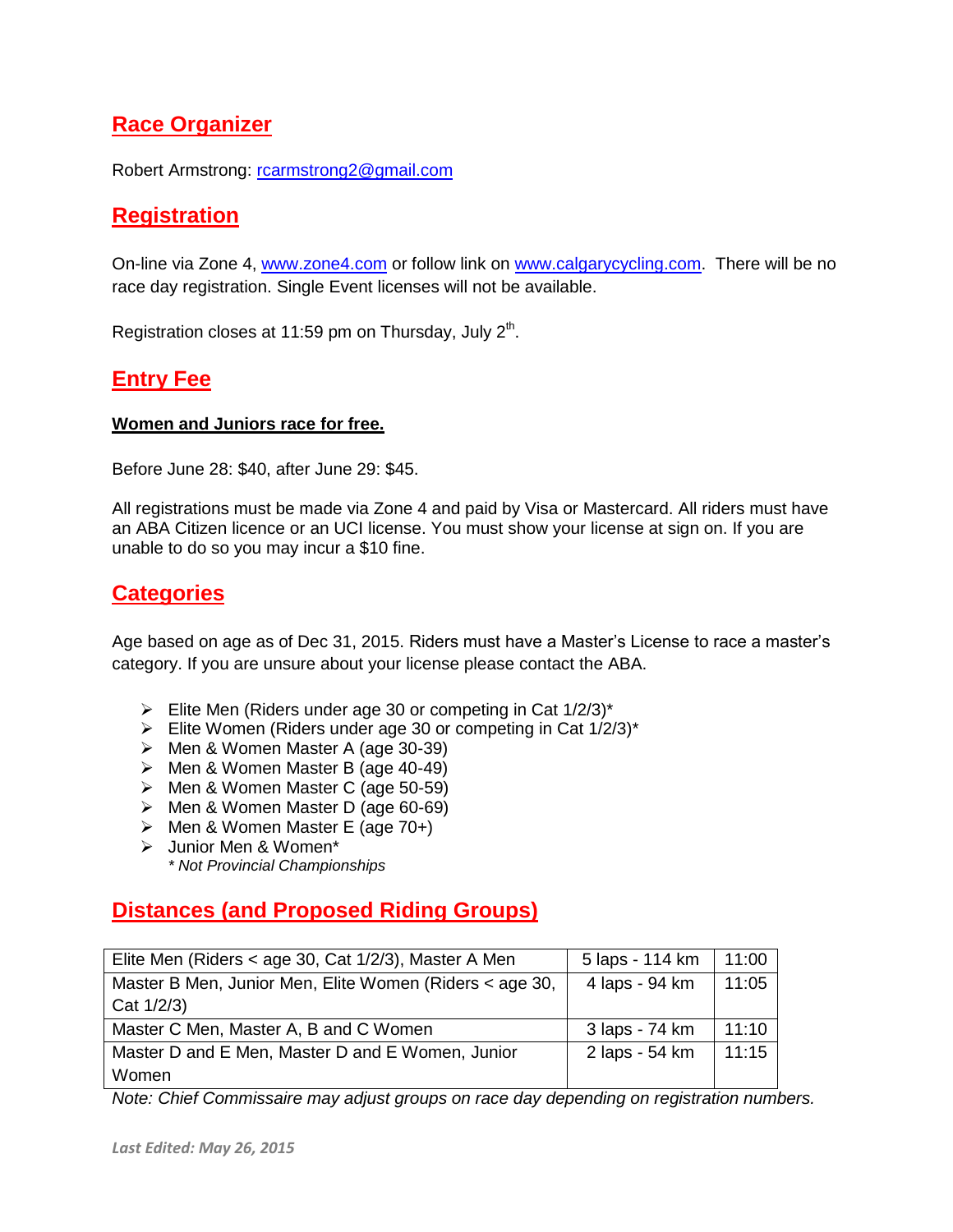#### **Sign-on**

**Sign on:** 09:00 AM to 10:30 am. At Dogpound Community Hall, RR 40 and TWP 292, Dogpound, Alberta.

#### **Number Placement**

Right hip and right side rib cage below arm (to be confirmed by ABA on race day). Please ensure you place your pin on numbers correctly so our photo finish cameras can see your number. Frame plate behind head tube or seat post. Please bring your own zip ties & safety pins.



#### **Regulations**

This event will be run under UCI, CCA & ABA Race Regulations. Riders are responsible to read and understand these regulations. They can be found [here.](http://albertabicycle.ab.ca/regulations)

#### **Course**

Using Twp Road 285 East, Highway 791 South, Highway 72 West and Range Road 290 North. The Race will run in a clockwise direction. One lap of the course is approximately 26 km.

- **Start:** First group 11:00 AM, subsequent groups at 5 minute intervals. On Twp Road 292, at intersection with Range Road 40.
- **Finish:** On Range Road 290, approximately 300 m south of Township Road 285. No parking at the finish line (except for race officials).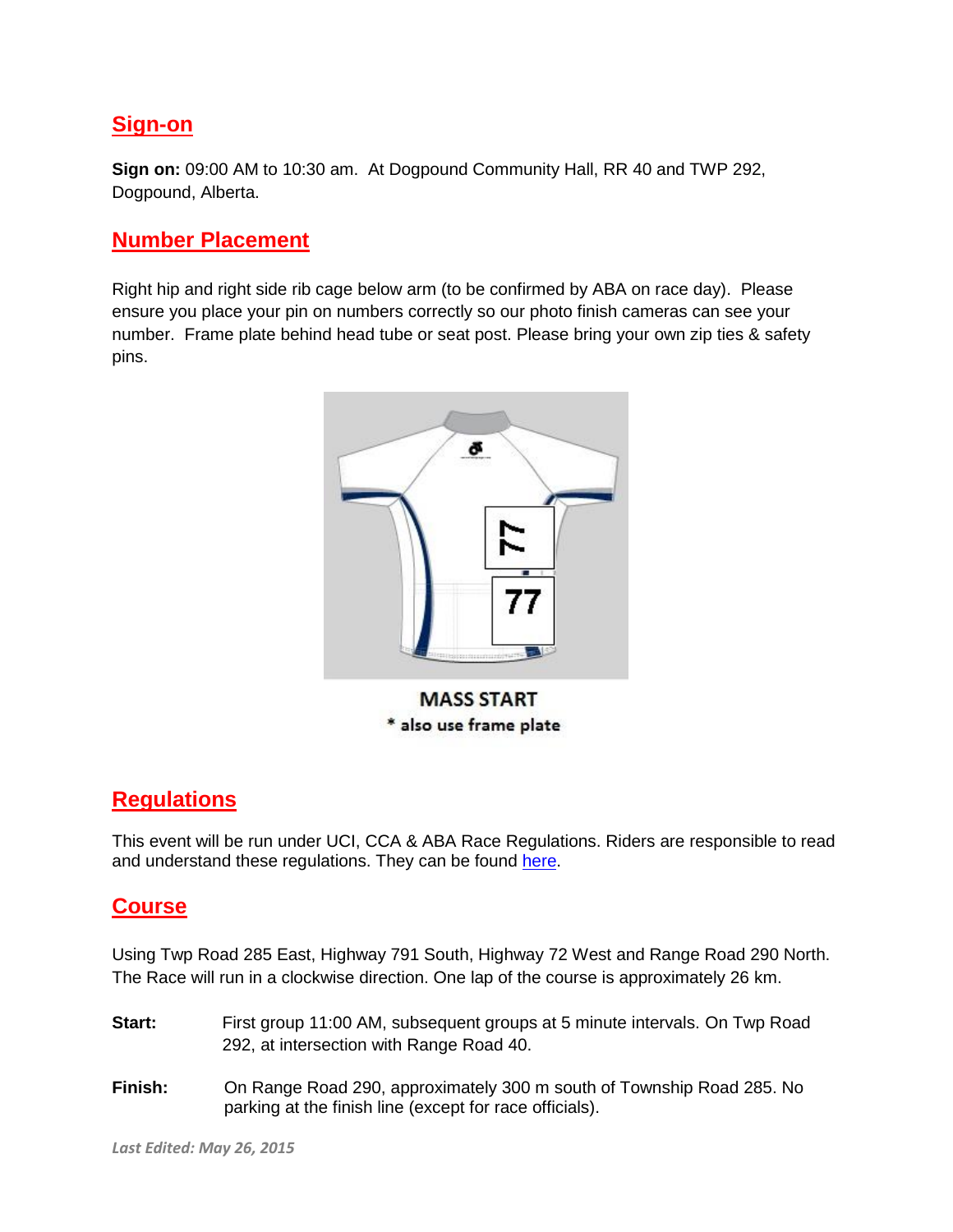#### **Race Course:**



- **Feed Zone:** Will be marked by green flags on Township Road 285 east of Range Road 290. Riders are allowed to use the feed zone starting on the third lap. This is NOT neutral support. This is where your friends, coaches and partners stand to hand you food/water. In the feed zone accept from the shoulder on the right hand side of the road. Toss empty bottles away from other riders so as not to hit or endanger them.
- **Event Staff:** Course Marshalls will be stationed at appropriate course locations and will be wearing reflective vests and may be holding signs. It is each rider's responsibility to know and follow the race course. The roads will not be closed to traffic.

#### **Event Vehicles**

**Commissaire Vehicles:** During the race you may hear a few quick honks of the horn from the Commissaire Vehicle. This means that following traffic is trying to pass. Please neutralize yourselves briefly until the traffic has passed safely. This also applies when groups of different Categories try to blend together.

**Wheel Vehicles:** There will be cars for each group carrying your spare wheels (if we are short of cars there will also be a wheel pit after the Feed Zone). Wheels are neutral. The wheel vehicle will service you from behind on the right side of the road and you are responsible for changing your own wheel. Make sure you get a suitable wheel with the right cogset. You will not get any drafting to help you back to the group. If the wheel vehicle passes you, you are outside of the rolling enclosure and must stay to the right and obey all traffic signs and laws. If another group catches up to you, you cannot ride or work with the group or be involved in the final sprint.

Wheel vehicles will also work as broom vehicles depending on their capacity to carry bikes.